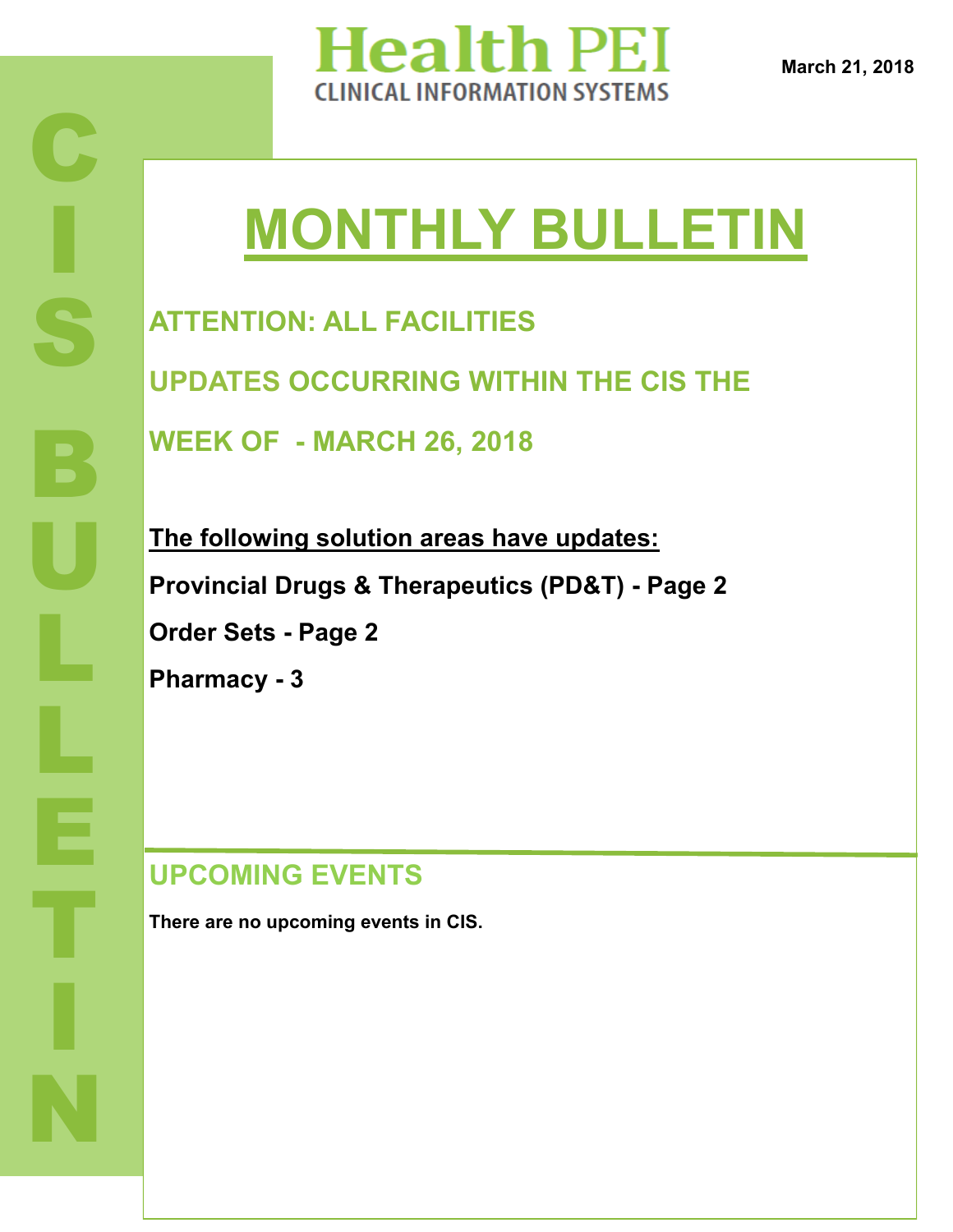## **Health PEI** INICAL INFORMATION SYSTEMS.

### **Provincial Drugs & Therapeutics (PD&T) updates:**

**New PowerForm:** A new PowerForm will accompany intravenous sodium chloride 3% (hypertonic saline) orders. The PowerForm outlines the recently approved prescribing restrictions for this high-alert medication/concentrated electrolyte. Information on the prescribing restrictions can also be found in the Health PEI IV monograph for sodium chloride 3%.

#### **Order Set Updates:**

The following new Order Sets or changes were approved at PD&T this month:

- 1. A1C now added as a default to the following plans: CCU, PCU and Stroke Admit
- 2. All ODT (oral dissolving tablet) options for ORAL ondansetron will be removed from the following Order Sets:

ED Adult

- ED Clinical Decision Unit (CDU)
- ED Gastroenteritis Management
- ED Headache
- ED Management of Minor Head Injury
- ED Trauma
- ED Short Term Observation

Also exciting news: We are involved in a project coupled with ThinkResearch to update all order sets on our OSOS website. Please check the website and print new copies if any departments keep copies on hand. The word "modified" will alert to the newest version!